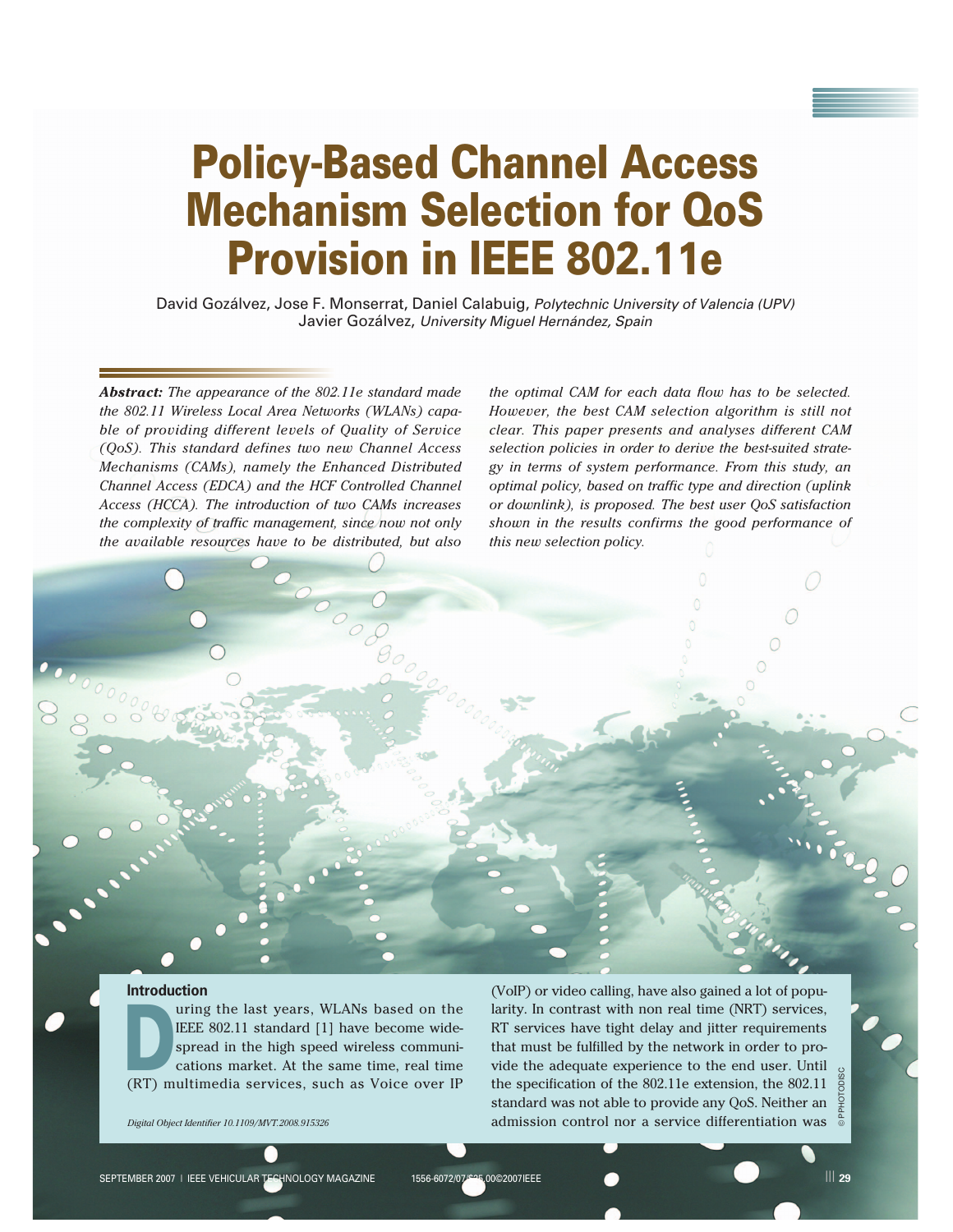specified by the standard. RT traffic was handled by the system as best effort traffic with the exactly same treatment as the rest of services. Hence, the lack of quality was continuously amended with the appearance of new 802.11 versions with higher and higher throughput. Due to the recent increase of RT services demand, the 802.11e standard was developed and finally incorporated to the 802.11 family in 2005. This standard intends to provide the definitive solution to the QoS provision problem.

The 802.11e standard introduces a new Medium Access Control (MAC) protocol called Hybrid Coordination Function (HCF) which includes two new channel access mechanisms (CAMs), the EDCA, distributed and contention based, and the HCCA, centralized and contention free. These two mechanisms are similar to the Distributed Coordination Function (DCF) protocol and the Point Coordination Function (PCF) protocol introduced by the 802.11 legacy standard. The main difference is the ability of the two new protocols to offer some degree of QoS. Both, EDCA and HCCA, must be implemented in all 802.11e compatible devices. For that reason, any 802.11e network can alternate EDCA and HCCA transmissions if necessary. The improvement brought into the 802.11 WLANs by these two new CAMs in the presence of RT services has been validated in several studies [2], [3].

Although the 802.11e specification focuses on fulfilling user QoS requirements, the optimisation of the channel access for the correct QoS provision in WLAN is far from settled. In the 802.11e standard, several important aspects such as the CAM selection policy, the scheduling mechanism or the call admission control are not fully specified. This fact allows early and simplistic implementations of the standard, and at the same time, permits the development of more elaborated schemes that can dramatically improve the performance of the WLAN as compared with the reference version.

In this context, numerous suggestions of CAM selection algorithms along with improvements in the reference schedulers for each of these CAMs have come to the fore. These proposals aim at achieving the best end user experience. Some studies are focused on guaranteeing the requirements demanded by RT services as VoIP or video calling [4], [5], while others cope with the improvement in the performance of low priority traffic in the presence of heavy RT traffic [6].

This paper studies both approaches and presents several alternatives about how to handle the traffic generated in an 802.11e WLAN by means of different CAM selection policies for QoS provision. The important repercussions that an adequate CAM selection can introduce in a WLAN are also demonstrated. Moreover, as a result from the study of these policies, a novel scheme in alternating both HCCA and EDCA is proposed. This new selection policy called Hybrid HCCA-EDCA Centralised System (HHE-CS) achieves the best performance for both RT and NRT services.

# **The 802.11e Standard**

In the 802.11e standard, super-frames are divided into contention and contention free periods. Distributed protocols like EDCA or DCF are used only during the contention period whereas the contention free period is exclusively reserved for polling protocols such as HCCA and PCF. The duration of contention free periods can be as long as desired or even could not be considered at all. Therefore, the different CAMs are alternated inside this super-frame.

## *The Enhanced Distributed Channel Access*

The EDCA mechanism is an improvement of the old DCF mechanism and operates during the contention periods. The objective of EDCA is to provide QoS by means of traffic differentiation, achieving what is usually referred to as soft QoS. There are four different types of traffic classes, which are referred to in the standard as Access Categories (ACs). These ACs are, in order of decreasing importance: voice, video, best effort (for interactive NRT services) and background.

In EDCA, each station, including the access point (AP), has to content for the medium in order to transmit each data frame. Before transmitting, any active station has to sense the channel occupancy during an Arbitrary Inter-Frame Spacing (AIFS). If the station detects activity, a back-off process consisting in a random number of time slots is carried out. The number of waiting slots is randomly chosen between 0 and a Contention Window (CW) which starts with a value of CWmin. When two stations try to transmit a frame into the medium at the same time, a collision occurs. Every time a frame is not positively acknowledged because of either channel errors or collisions, the CW is doubled until it reaches the maximum value CWmax.

All 802.11e wireless stations, AP included, have four different queues to choose from in order to send a packet. Each of these queues corresponds to an AC and has an independent contention process working under different sets of contention parameters: AIFS, CWmin, CWmax and TXOP (Transmission Opportunity) limit. AIFS, CWmin and CWmax control the random backoff time that a station has to wait before transmitting whereas the TXOP is the time a station is allowed to transmit when it has seized the channel. This way, each AC has different statistical probabilities of achieving and maintaining control of the channel. For instance, VoIP queues must wait less time in the queues to access the channel and have more time to be transmitted than best effort traffic due to their tighter requirements.

## *The HCF Controlled Channel Access*

The HCCA inherits the bases of the PCF legacy protocol which was rarely implemented in 802.11 devices. HCCA incorporates several enhancements in order to improve its efficiency, con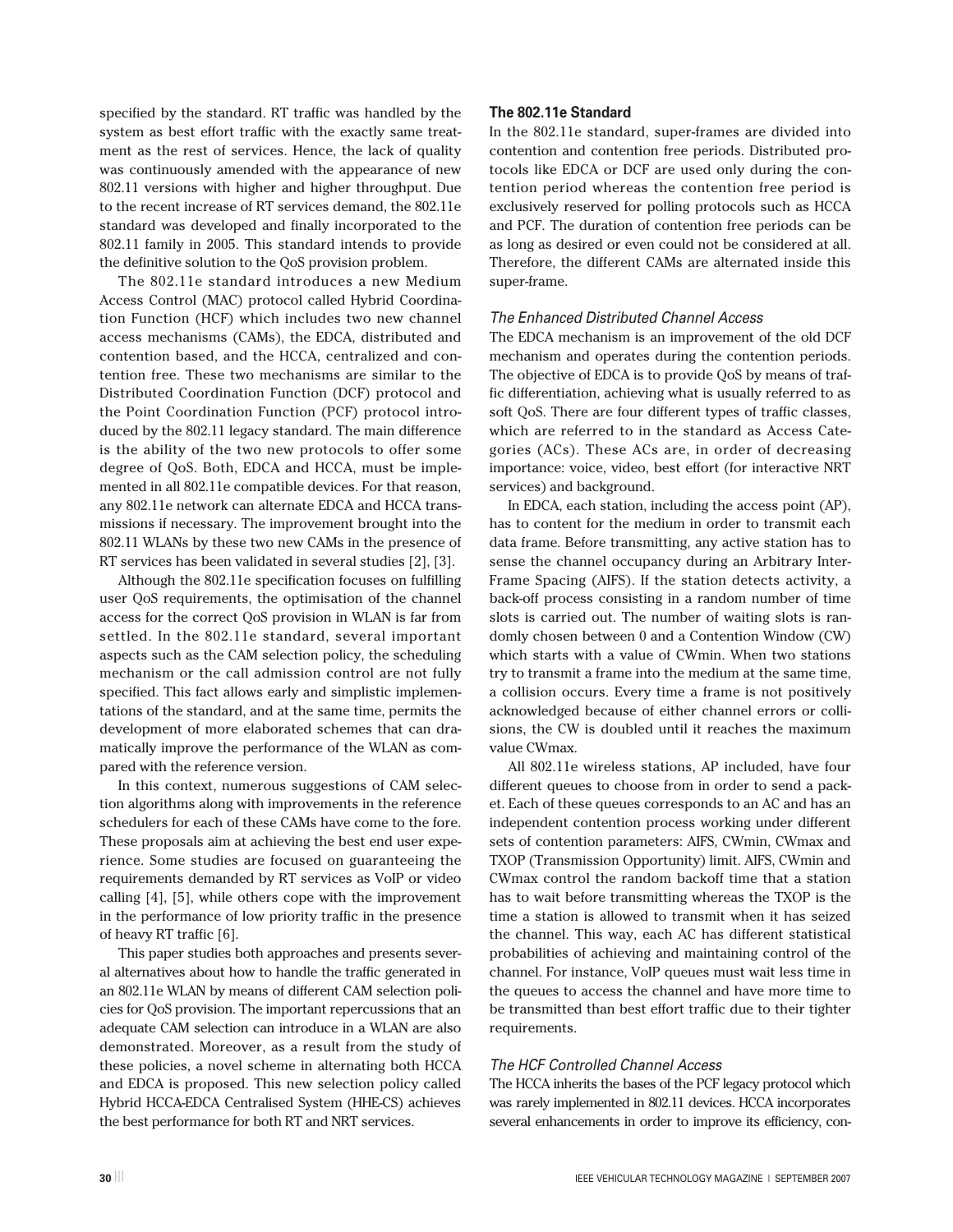verting it in a viable and even recommendable solution for RT services with QoS requirements. Contrary to the EDCA mechanism, HCCA can guarantee a user-specific QoS distinguishing each user state and achieving what is usually referred to as hard QoS. HCCA employs a higher priority of the AP to gain control of the medium any time it senses the channel idle, beginning what is called as Contention free Access Phases (CAPs). In a CAP, the AP can either serve downlink traffic or transmit poll frames to the associated stations. Only after receiving a poll frame, stations can start transmitting uplink traffic. The main difference between HCCA and PCF is precisely that in HCCA the AP can seize the channel not only during the contention free periods but also during contention periods. The AP can take control of the channel for CAP transmissions as long as the time reserved for CAP phases is not totally consumed.

Thanks to HCCA, the AP is able to allocate downlink and uplink traffic and is also able to treat each flow in the network in an isolate manner. In HCCA, any scheduling algorithm can be implemented to serve both downlink and uplink traffic, although a reference scheduler is described in the standard. In this reference proposal, every service interval time (SI), the AP polls every station with uplink flows previously admitted for transmission in strict round robin order. A polled station has the right to transmit frames only during the TXOP time granted by the AP. This TXOP is calculated for each user as the minimum time needed to fulfil the user-specific QoS requirements.

## *Analysis and Comparison of EDCA and HCCA*

The performances of the two channel access mechanisms standardised in 802.11e have been studied in quite a few articles [2], [3]. Although the two new channel access mechanisms offer a certain degree of QoS, they have different pros and cons.

EDCA employs a distributed mechanism and, therefore, is able to achieve a relative good performance with low complexity. However, since each AC has to carry out a contention process before transmitting, it is still likely to not gain control of the medium the minimum time required to fulfill the user QoS. Also, as the AP has the same probability of seizing the channel as the rest of the associated stations and usually has to serve much more amount of data, a downlink bottleneck is inevitable, just as stated in [2]. Therefore, HCCA is the most logical CAM to transmit RT services since in this case the satisfaction of the QoS requirements is of paramount importance. However, the polling mechanism employed by HCCA has some flaws. Obviously, the main disadvantage is the overhead introduced in the form of poll frames. Moreover, this polling scheduling is inefficient when handling uplink variable bit rates (VBR) services due to the difficult TXOPs adaptation to the instantaneous changes in the bit rate. Grilo et al. proposed in [4] an algorithm called SETT which employs a token bucket philosophy. Basically it consists in granting tokens to each station according to the mean bit rate of the data flows admitted in the system. A station is allowed to transmit during a TXOP equal to the tokens stored by the station. Whenever a station transmits in uplink, a number of tokens proportional to the time employed is subtracted. This scheduler algorithm achieves good performances when serving uplink VBR services in HCCA and, hence, it is the algorithm used in this paper for this kind of traffic.

The different characteristics of the two CAMs have made some authors to state that only by alternating the HCCA and EDCA mechanisms a network can offer optimal performance [2]. In agreement with this suggestion, several CAM policies can be formulated by selecting the adequate CAM for each traffic flow admitted in the network.

#### **CAM Selection Policies for WLAN IEEE 802.11e**

The CAM employed to transmit a traffic flow is a determinant factor in the final performance of any 802.11e network. This choice should be made following a certain CAM selection policy conceived to achieve the best experience for the end user. The system should identify the different types of user QoS requirements, serving the traffic with an adequate policy in order to maximise the best effort throughput without compromising the satisfaction of RT users. In the case of 802.11e WLAN, a policy can be defined as a function that, given a set of different input parameters, provides the CAM that will be used to transmit a certain traffic flow.

The rest of this section describes the main features of RT and NRT services. This description is needed to understand the fundamentals of the allocation policies. Next, some basic policies are defined. And finally, the combination of two basic policies and the novel CAM selection scheme HHE-CS are presented.

## *Main Features of RT and NRT Services*

Generally speaking, packet data services can be classified in RT and NRT services. For NRT services, like web browsing or email traffic, the delay constraint is not as important as the transmission reliability. Although a maximum delay is usually not considered in NRT services, the service response time, defined as the period elapsed since the instant of the data request until the complete message reception, is a good measure of the quality perceived by the end user, especially for interactive NRT services. In this sense, it is commonly defined a maximum desirable delay for NRT services that the operator tries to ensure. However, if the network is highly loaded then users have no choice but to wait until the arrival of the information. On the other hand, RT services such as VoIP or video streaming, must be served fulfilling certain requirements; otherwise the service experienced by the end user will become intolerable.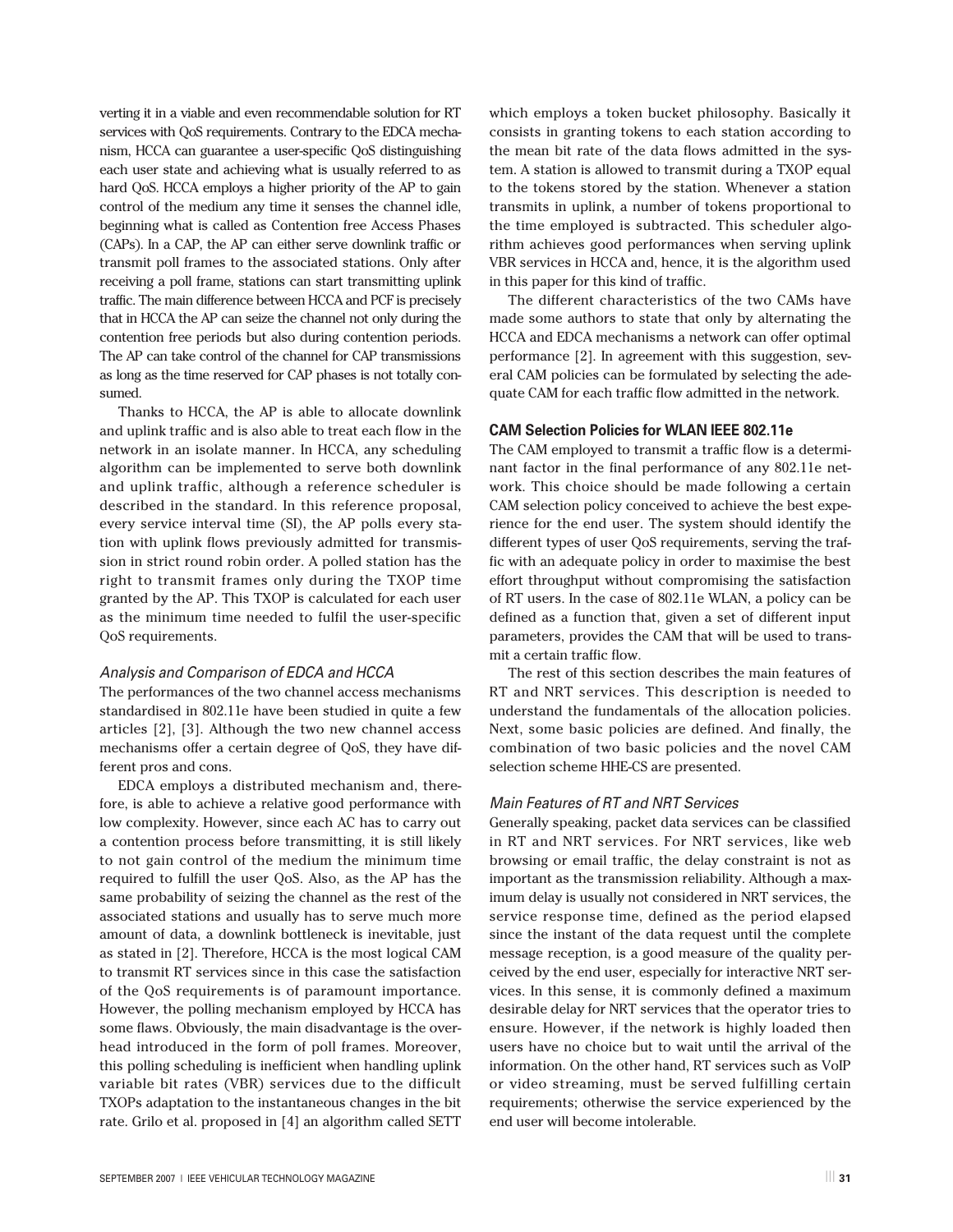

**FIGURE 1** Functioning scheme of the HHE-CS scheme.

| TABLE 1 CAM selection policies based on the type of<br>service. |                            |                            |  |  |  |  |  |
|-----------------------------------------------------------------|----------------------------|----------------------------|--|--|--|--|--|
|                                                                 | Policy                     |                            |  |  |  |  |  |
| <b>Service</b>                                                  | <b>EDCA</b>                | <b>HCCA+EDCA</b>           |  |  |  |  |  |
| RT<br><b>NRT</b>                                                | <b>EDCA</b><br><b>FDCA</b> | <b>HCCA</b><br><b>FDCA</b> |  |  |  |  |  |

## *Basic Policies*

The first policy has only one input: if service is RT or NRT. In case of NRT traffic, EDCA is obviously the best option since HCCA is designed to transport only traffic with tight constraints in terms of throughput and delay. However, RT traffic could be served through EDCA or HCCA thanks to the QoS control that both channel access incorporate to protect high priority streams. A priori, HCCA protects better RT traffic but at the expenses of an increasing overhead. This question has been widely discussed by different authors [7], but conclusions are contradictory. Therefore, as summarised in Table 1, two different QoS policies can be formulated, a policy that employs EDCA for all kinds of traffic and a policy that trusts the RT traffic to HCCA.

However, the type of service is not the only factor to be taken into account. The trans- mission direction, which can

*TABLE 2 CAM selection policies based on the direction of the traffic flow.*

|                               | <b>Policy</b>              |  |  |
|-------------------------------|----------------------------|--|--|
| <b>Traffic Flow Direction</b> | HCCA+EDCA                  |  |  |
| Downlink<br>Uplink            | <b>HCCA</b><br><b>FDCA</b> |  |  |

*TABLE 3 Combined policies based on the direction and the type of service of the traffic stream to be transmitted.*

|                |      | <b>Policy</b> |             |              |                  |                  |
|----------------|------|---------------|-------------|--------------|------------------|------------------|
| <b>Service</b> | Dir. | DCF           | <b>EDCA</b> | <b>EDCAe</b> | <b>HCCA+EDCA</b> | <b>HHE-CS</b>    |
| RT             | DL   | DCF           | <b>EDCA</b> | EDCAe        | <b>HCCA</b>      | <b>HCCA</b>      |
| <b>RT</b>      | UL   | DCF           | <b>EDCA</b> | EDCAe        | <b>HCCA</b>      | <b>HCCA</b>      |
| <b>NRT</b>     | DL   | DCF           | <b>EDCA</b> | EDCAe        | <b>EDCA</b>      | <b>HCCA/EDCA</b> |
| <b>NRT</b>     | UL   | DCF           | <b>EDCA</b> | EDCAe        | <b>EDCA</b>      | <b>EDCA</b>      |

be either downlink or uplink, has an important effect on the performance of the WLAN. As explained before, EDCA suffers from a downlink bottleneck due to the contention process that all stations (including the AP) have to perform. HCCA can use the ability of the AP to seize the medium at any moment to attenuate and even eliminate this bottleneck. However, because of the aforementioned inefficiencies of the polling mechanism in the uplink transmissions, the use of HCCA with best effort uplink traffic is not recommended. For this reason, a new CAM selection policy is proposed in Table 2. This policy only takes as input parameters the direction of the traffic flow to be transmitted.

## *Combined Policies*

It seems obvious that an optimal combination of the two previous policies would entail a better network performance. By mixing both policies it can be possible to take advantage of the benefits of each CAM, avoiding their respective inefficiencies. The policy resulting from this statement has been called Hybrid HCCA EDCA Centralized System (HHE-CS) and its functioning is summarised along with other policies in Table 3. This policy comes from the combination of the HCCA+EDCA policy based on the type of the service and the HCCA+EDCA policy based on the traffic direction. According to this philosophy, HHE-CS transmits downlink best effort traffic not only through EDCA but also through HCCA. Once the traffic with high QoS restrictions has been completely served, the HHE-CS employs all the remaining time for CAP transmissions to transmit downlink best effort traffic. When all the CAP time is depleted, the AP contents for the channel control to send more downlink traffic through EDCA. A scheme summarising the HHE-CS functioning is represented in Figure 1.

As it can be seen, DCF is included also in Table 3 since its performance is afterwards compared with the rest of policies based on the 802.11e extension. On the other hand, EDCA enhanced (EDCAe) is a tuned up version of EDCA. The default contention parameters defined for EDCA by the standard are far from optimal, and its performance can be greatly improved with an optimal parameter selection [6]. Basically, this optimisation is based on granting more priority to the AP than the rest of stations and on enlarging the contention window when the

> number of stations in the network increases. This way, the downlink bottleneck and the number of collisions are decreased and less throughput is wasted in retransmissions.

# **Performance Comparison of Combined Policies**

To realise this investigation, an evolved version of the emulator pre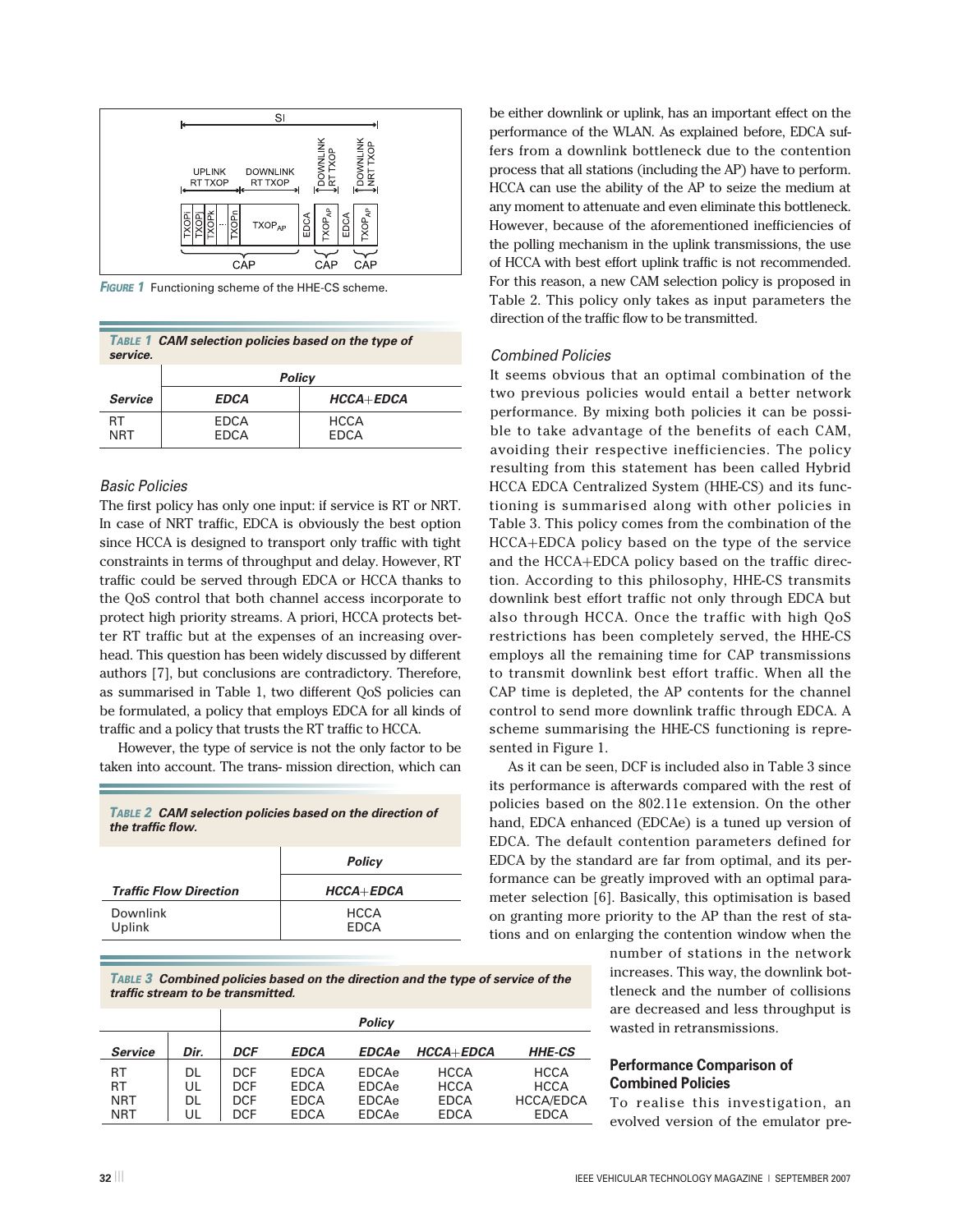sented in [8] has been employed. RT services have been included in the simulations via the H263 video calling model described in [9]. This model generates instantaneous changes in the output bit rate while maintaining an average bit rate of 256 kbps. Each time a frame is not transmitted before the generation of the next one, the frame is discarded. The percentage of frames not discarded, called in this paper as the User equipment Satisfaction (UeS), is an accurate indicator of the QoS experienced by a video call user. On the other hand, as an example of NRT service, web traffic has been also modelled. The web browsing service has been implemented following the model described in [10]. All stations are transmitting at 6 Mbps according to the 802.11g standard and no channel errors are considered in order to isolate the behaviour of the allocation policies.

Figure 2 compares the performance of all the CAM selection policies in the implemented multi-service scenario. The number of video call users is fixed to 7 whereas the number of web users ranges from 0 to 60.

As it can be observed, the legacy DCF protocol is not valid for managing RT traffic, and consequently the quality of the RT communications decreases enormously when more web browsing stations are admitted in the system. This figure also shows how the EDCA protects the RT traffic up to a certain degree thanks to its traffic differentiation mechanisms. It is worth noting the important improvement in EDCA performance obtained by means of the contention parameter tuning. However, neither the default EDCA nor the EDCAe can maintain the user satisfaction when the number of web browsing stations increase too much. The reason is the incremental channel occupancy of web stations, what damages RT users. On the contrary, the performance of the HCCA+EDCA and HHE-CS policies is basically the same in terms of H.263 UeS, no matter how many web users are admitted in the WLAN.

To see if the HHE-CS policy entails any improvement thanks to its consideration of the traffic direction, the UeS for best effort is analysed and represented in Figure 3. This time the UeS is calculated as the percentage of downlink web pages transmitted in less than 5 seconds. In order to study the repercussions of the CAM selection in both directions of the traffic, the overall web throughput, considering both uplink and downlink traffic, is also depicted in Figure 4. The number of video call users is again 7 and the number of web users ranges from 0 to 60.

The best UeS performance and total throughput is achieved by the DCF protocol. This is obvious, since web browsing users are employing the resources that should be reserved for RT traffic. The most relevant result is the fact that the policies that use HCCA to transmit RT traffic achieve also better web performance than EDCA policies. The absence of collisions in the polling protocol achieves a better use of the WLAN resources. RT stations in HCCA



*FIGURE* 2 Average UeS of H263 bidirectional users with an increasing number of web stations in the WLAN.



**FIGURE 3** UeS of web browsing users with an increasing number of web stations in the WLAN.



**FIGURE 4** Overall throughput of web browsing users with an increasing number of web stations in the WLAN.